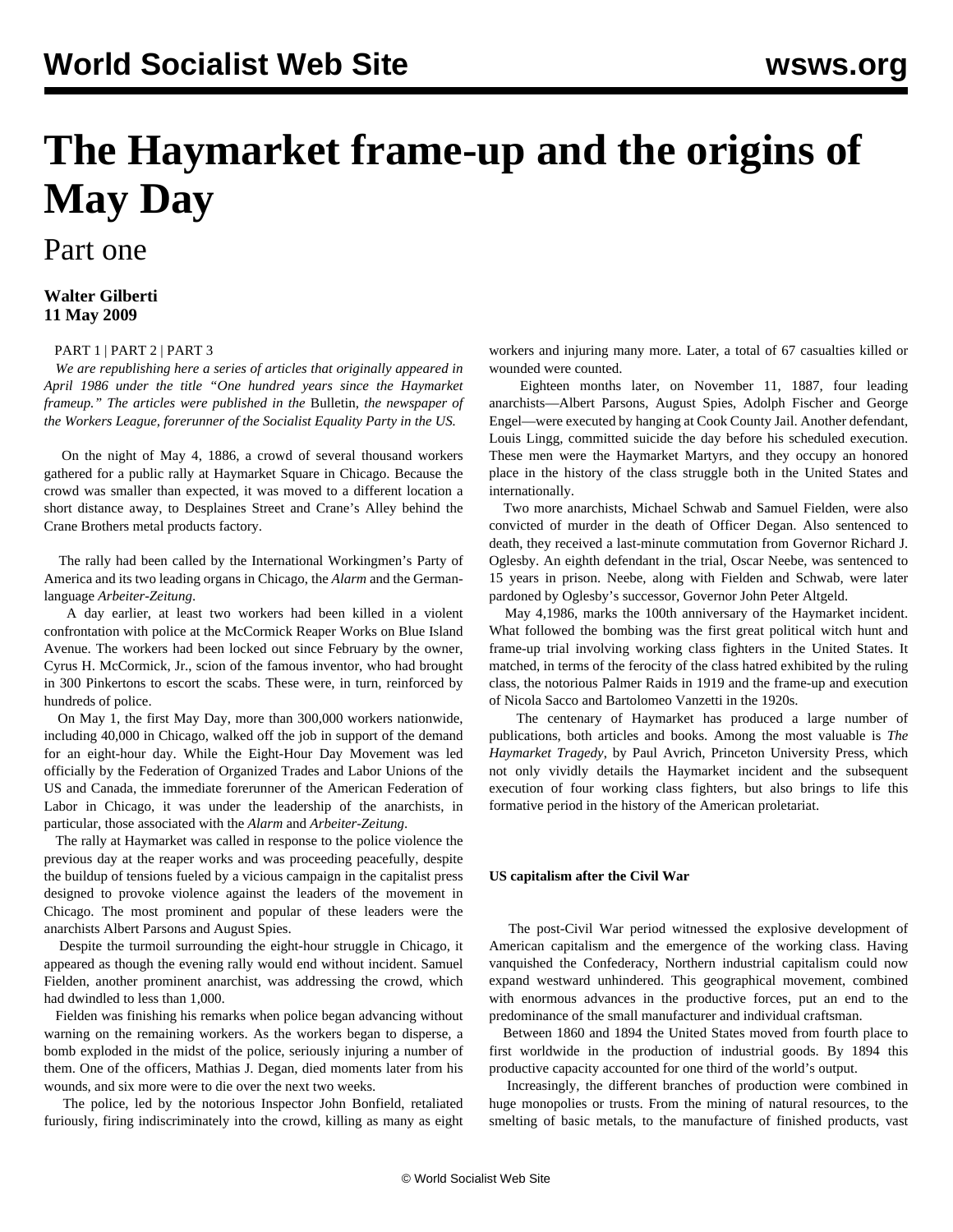amounts of wealth were being concentrated in fewer and fewer hands. Under conditions of the explosive ascendancy of American capitalism, the "Age of the Robber Barons" dawned.

 Their wealth was obtained from the most brutal exploitation of the working class. In every American city of the 1870s and 1880s obscene extravagance coexisted with levels of poverty hitherto unknown in the United States. In no city were the class divisions more starkly juxtaposed than in Chicago.

 The Great Chicago Fire of 1871, far from wiping the city off the map, served to accelerate its growth into the major manufacturing, transportation and financial center of the Midwest, and the country's third largest city. Among the leading capitalists of the day in Chicago were Marshall Field, George Pullman, Phillip D. Armour and the alreadymentioned Cyrus McCormick, Jr.

 The explosive growth of American capitalism brought with it the first crisis of overproduction. The panic of 1873, followed by a depression which lasted until 1879, while not the first, was by far the worst economic crisis the country had yet experienced.

 In *The Haymarket Tragedy*, author Paul Avrich describes the devastating impact of the slump on the working class:

 "Tens of thousands went hungry. Cities like Chicago recorded a rising number of deaths from starvation, not only of single individuals, but of whole families. Homeless men and women wandered the streets, seeking shelter in hallways, sleeping on park benches and lining up daily before the soup kitchens established in working-class neighborhoods.

 "Year after year the depression worsened. By 1877, according to some accounts, the number of unemployed had risen to nearly three million—in a nation of forty-five million people. As many as fifteen million, moreover, were living at the poverty level. Legions of tramps, for whom the *Chicago Tribune* prescribed 'a little strychnine or arsenic,' drifted across the country in search of work and shelter." (Page 16, *The Haymarket Tragedy* by Paul Avrich; Princeton University Press, Princeton, NJ, 1984)

 The unemployed demonstrated in Chicago—the capitalist papers calling their protests "bread riots." The depression gave enormous impetus to the class struggle, and there was a profound radicalization of the working class. Already, in 1869, the Knights of Labor under Terence Powderly had been founded. But now, with the ever-mounting influx of European immigrants, particularly from Germany, more radical ideas—socialism, Marxism and anarchism—were finding a greater audience in the working class.

 This radicalization reached its high point in Chicago under the leadership of the anarchists of the International Workingmen's Party of America. The most important leaders of this party in Chicago, and probably nationwide, were Albert Parsons and August Spies.

#### **Albert Parsons**

 Albert Parsons was born in Montgomery, Alabama, on June 20, 1848. His father Samuel, a native of Portland, Maine, had moved to Montgomery, where he established a shoe and leather factory. The Parsons were quintessentially "American." They could trace their lineage back to the Mayflower and had an ancestor who served at the Battle of Bunker Hill during the American Revolutionary War.

 By the age of five, Parsons was orphaned. He was sent to live with his older brother in Tyler, Texas. William Henry Parsons was an attorney and the proprietor of the *Telegraph*, a local Democratic paper. Through his brother's influence, the younger Parsons became an apprentice for the *Galveston News*.

 Parsons was raised a Southerner, so when the Civil War broke out he enlisted with the Army of the Confederacy. He was very young at the time, being only 17 when he was discharged. After the war, Parsons became a passionate defender of Reconstruction and a member of the Radical Republicans.

 He started his own newspaper, the *Spectator*, in Waco, Texas. The publication was short-lived, however, as he increasingly drew the hatred of racist elements opposed to Reconstruction. They branded Parson a "scalawag" and forced him to leave Waco. Moving to Houston, where he worked for his brother, now the publisher of the *Houston Telegraph*, Parsons met his future wife and political collaborator, Lucy Del Gather.

 In 1873, the Democrats regained control of the Texas legislature, ending the Reconstruction government in that state. This development, along with the increasing difficulties Parsons encountered due to his anti-racist views, finalized his decision to leave Texas.

 Albert and Lucy Parsons arrived in Chicago in late 1873 and were immediately struck by the extreme poverty and exploitation of the working class. Parsons compared the conditions to the chattel slavery that had dominated the South. The "substance," Parsons wrote, "remains the same: the capitalist in the former system owned the laborer, and hence his product, while under the latter, he owns the labor product and hence the person of the wage laborer."

 Parsons became active in the workers' movement. He joined International Typographical Union Local 16, which is today one of the three unions on strike at the *Chicago Tribune*. One hundred years ago, this same *Tribune* was the official mouthpiece of the Chicago robber barons. As the Depression of the 1870s deepened and the protests grew, the *Tribune* was the principal source of the crudest anti-communism.

 An 1875 *Tribune* editorial stated, in an ominous foreshadowing of the frame-up to come:

 "If the communists in this country are counting on the looseness of our police system and the tendency to proceed against criminals by due process of law...they have ignored some of the most significant episodes of American history.... Judge Lynch is an American by birth and character. The Vigilance Committee is a peculiarly American institution.... Every lamp post in Chicago will be decorated with a communistic carcass if necessary to prevent wholesale incendiarism or prevent any attempt at it."

 During this period, Parsons was undergoing a profound political radicalization, and, for the first time, came into contact with the socialist movement. Parsons read what socialist literature was available, including the *Communist Manifesto* and other works dealing with economics and historical materialism.

 He joined the Working Men's Party, an organization which was at that time divided between two wings, a Marxist wing, favoring the organizing of trade unions and action to achieve economic gains, and the Lasalleans, who favored political action through the ballot box and opposed the fight for economic gains.

#### **Railroad strike of 1877**

 The Great Railroad Strike of 1877 and its aftermath would open up these differences even further. The strike was sparked by the announcement of a 10 percent pay cut on July 17, 1877, by the Baltimore & Ohio Co. Already driven to the brink by the depression, workers rebelled and the strike spread like wildfire.

Avrich, in *The Haymarket Tragedy*, writes:

"Never before had America witnessed a nationwide uprising of workers,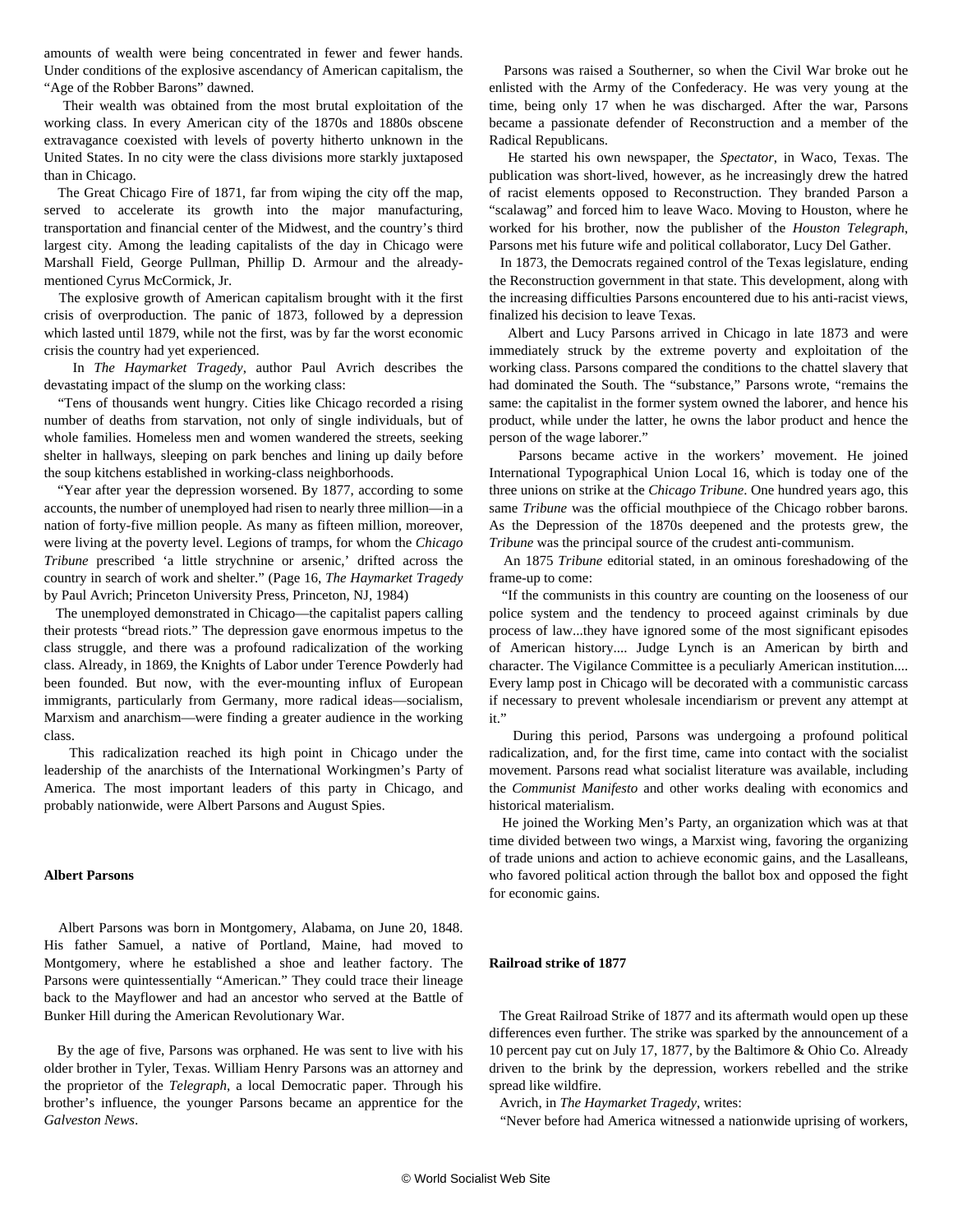an uprising so obstinate and bitter that it was crushed only after much bloodshed. Local police and state militias alone could not restore order. For the first time, federal troops had to be called out during peacetime to suppress a domestic disturbance. In the process, more than a hundred workmen were killed and several hundred wounded.

 "For a full week the strike dominated the front pages of American newspapers. A new reality had entered American economic life. The first great collision between capital and labor, it was a harbinger of things to come." (Page 26, *The Haymarket Tragedy* by Paul Avrich; Princeton University Press, Princeton, NJ, 1984)

 The strike lasted for two weeks and spread to 17 states. In Chicago, the Working Men's Party was receiving a hearing in the working class, much to the chagrin of the capitalist press. Parsons, who had for years been honing his oratorical skills, addressed thousands of workers. He was arrested during the strike, browbeaten and threatened with death by the police.

 US infantry units were brought in and roving bands of Civil War veterans and armed vigilantes organized by the "Law and Order League," headed by industrialist George Pullman, roamed the streets, attacking groups of workers. A number of workers were shot down by the troops, and the strike was broken.

 Yet despite the strike's defeat, the enormity and power of the first major struggle of the American working class pushed forward its development even more rapidly. Chicago became the strongest center of the Working Men's Party, which changed its name to the Socialistic Labor Party (SLP) in December of 1877.

 The Great Strike was largely an indigenous movement of the American working class, although immigrant workers certainly played a role. The capitalist press, however, reflecting the terror of the bourgeoisie at the first volcanic eruption of the working class, and its effort to maintain illusions in American exceptionalism, quickly attributed the uprising to "aliens" and their ideology.

 A central political problem of the workers' movement of that time was precisely the separation between the development of Marxism on American soil and the movement of the class struggle itself. Frederick Engels was particularly critical of the German-American Marxists, who tended to view Marxism as a credo rather than as a guide to action. Engels was adamant that the Germans had to "doff every remnant of foreign garb...and become out and out American."

 In the aftermath of the railroad strike, divisions within the SLP emerged over whether or not the party should continue to run candidates, and on the question of the armed struggle. In Chicago, a number of workers' defense groups were formed. These included Lehr-und-Wehr Verein (Education and Defense Society), Bohemian Sharpshooters, Jaeger Verein and the Irish Labor Guards.

 But it was over the question of the so-called "political" struggle, meaning the running of candidates, or socialism by the ballot vs. revolutionary action, that the split in the SLP would emerge.

 During this period, Parsons and others in the leadership of the movement in Chicago and elsewhere were moving sharply to the left. One of the ablest of these leaders was August Spies.

#### **August Spies**

 Spies was born in Landeck in southwest Germany, the son of a government forester. After his father's death, Spies emigrated to the United States and moved to Chicago in 1873, where he became a small

tradesman in the upholstery business.

 Like Parsons, Spies became radicalized under the impact of the depression and the Great Strike, becoming a leader among the German-American socialists in Chicago. After the strike, he joined both the Socialistic Labor Party and Lehr-und-Wehr Verein.

 Spies was both a man of action and an intellectual, fluent in both German and English. Among the books he read was Marx's *Capital* and Lewis Henry Morgan's *Ancient Society*. While both he and Parsons became anarchists, Paul Avrich points out that they owed their political development to Marx as well as Proudhon, Bakunin and Kropotkin.

 In October of 1880, Spies, Oscar Neebe and others were expelled from the SLP for opposing the party's policy of running candidates in elections. Spies had become disillusioned after an SLP candidate, who won a place on the Chicago City Council, was fraudulently denied his seat. The final emancipation of labor, Spies wrote, would come about "through an economic struggle only, not through politics."

 Both Spies and Parsons were moving in the direction of anarchism and attended the Pittsburgh Congress in October of 1883. The Congress's principal organizer was the German anarchist Johann Most.

 Most was an uncompromising anarchist who advocated the violent overthrow of capitalism, and, as a follower of Bakunin, was sharply criticized by Marx and Engels. He was, nonetheless, a compelling orator and became a prominent leader of the growing anarchist movement in the United States.

 Marx had fully supported the Paris Commune of 1871, analyzing it as the first attempt by the working class to seize power in its own right. The experience of the Commune, Marx concluded, demonstrated that the old state machinery had to be smashed and replaced by a new state democratically controlled by the workers—the dictatorship of the proletariat.

 He was completely opposed to the anarchist formula of "abolishing the state," a petty-bourgeois and utopian slogan which made no distinction between the class character of different states—feudal, bourgeois and proletarian—and therefore held the working class back from the political struggle to establish its own state power.

 Engels explained the necessity for the dictatorship of the proletariat in an article, "On the Occasion of Karl Marx's Death," published in 1883:

 "[W]e have always held that...the proletarian class will first have to possess itself of the organized political force of the State and with this aid stamp out the resistance of the Capitalist class and reorganize society. This is stated already in the *Communist Manifesto* of 1847, end of Chapter II.

 "The Anarchists reverse the matter. They say that the Proletarian revolution has to begin by abolishing the political organization of the State. But after the victory of the Proletariat, the only organization the victorious working class finds ready-made for use is that of the State.

 "It may require adaptation to the new functions. But to destroy it at such a moment would be to destroy the only organism by means of which the victorious working class can exert its newly conquered power, keep down its capitalist enemies and carry out that economic revolution of society without which the whole victory must end in a defeat and in a massacre of the working class like that after the Paris Commune."

 In the case of Parsons and Spies, their differences with Most were not over the question of the state, but of the necessity for union organization. They had already penetrated deeply into the workers' movement and were ardent supporters of the trade unions.

 While they agreed with Most on the need for armed insurrection to overthrow capitalism, they opposed his hostility to trade unionism. The two leaders from Chicago put forward what became known as the "Chicago Idea."